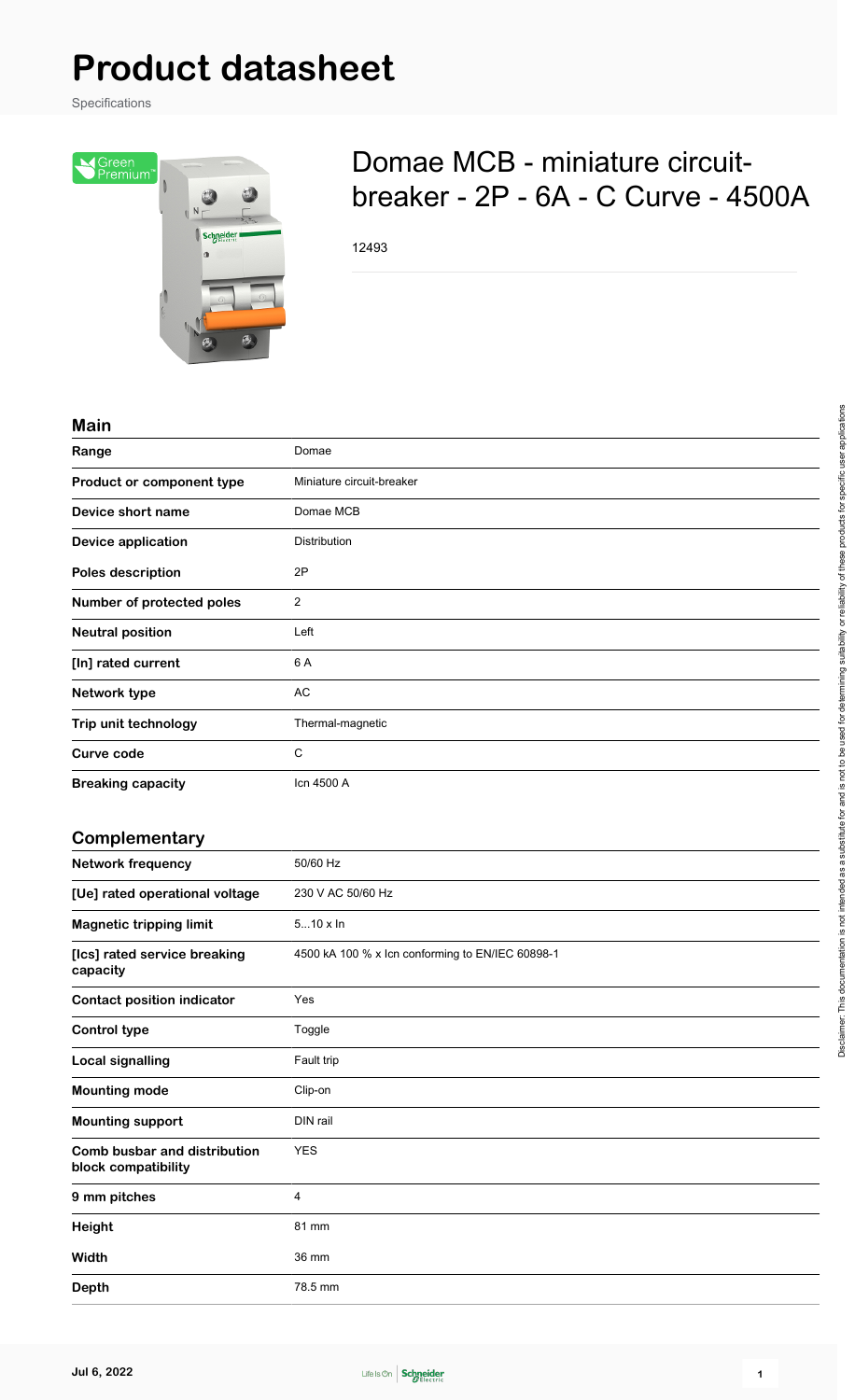| Net weight                     | $0.19$ kg                                                                                                                                     |
|--------------------------------|-----------------------------------------------------------------------------------------------------------------------------------------------|
| Colour                         | White                                                                                                                                         |
| <b>Mechanical durability</b>   | 20000 cycles                                                                                                                                  |
| <b>Connections - terminals</b> | Tunnel type terminals (top or bottom) - 125 mm <sup>2</sup> - rigid<br>Tunnel type terminals (top or bottom) - 116 mm <sup>2</sup> - flexible |
| Wire stripping length          | 14 mm for top or bottom connection                                                                                                            |
| <b>Tightening torque</b>       | 2 N.m top or bottom                                                                                                                           |
| Earth-leakage protection       | Without                                                                                                                                       |

#### **Environment**

| IP degree of protection                  | IP20 conforming to IEC 60529<br>IP40 (modular enclosure) conforming to IEC 60529 |
|------------------------------------------|----------------------------------------------------------------------------------|
| Tropicalisation                          | 2 conforming to IEC 60068-1                                                      |
| <b>Relative humidity</b>                 | 95 % at 55 °C                                                                    |
| Ambient air temperature for<br>operation | $-2560 °C$                                                                       |
| Ambient air temperature for<br>storage   | $-4070 °C$                                                                       |

### **Packing Units**

| <b>Unit Type of Package 1</b>       | PCE              |
|-------------------------------------|------------------|
| Number of Units in Package 1        | $\mathbf{1}$     |
| Package 1 Weight                    | 217.0 g          |
| Package 1 Height                    | 7.5 cm           |
| Package 1 width                     | 3.6 cm           |
| Package 1 Length                    | 8.5 cm           |
| <b>Unit Type of Package 2</b>       | BB1              |
| <b>Number of Units in Package 2</b> | 6                |
| Package 2 Weight                    | 1.372 kg         |
| Package 2 Height                    | 8 cm             |
| Package 2 width                     | 8.5 cm           |
| Package 2 Length                    | 22.5 cm          |
| <b>Unit Type of Package 3</b>       | S <sub>0</sub> 3 |
| <b>Number of Units in Package 3</b> | 72               |
| Package 3 Weight                    | 17.177 kg        |
| Package 3 Height                    | 30 cm            |
| Package 3 width                     | 30 cm            |
| Package 3 Length                    | 40 cm            |
|                                     |                  |

## **Offer Sustainability**

| Sustainable offer status  | Green Premium product                   |
|---------------------------|-----------------------------------------|
| <b>REACh Regulation</b>   | <b>REACh Declaration</b>                |
| <b>REACh free of SVHC</b> | Yes                                     |
| <b>EU RoHS Directive</b>  | Compliant<br><b>EU RoHS Declaration</b> |
| Toxic heavy metal free    | Yes                                     |